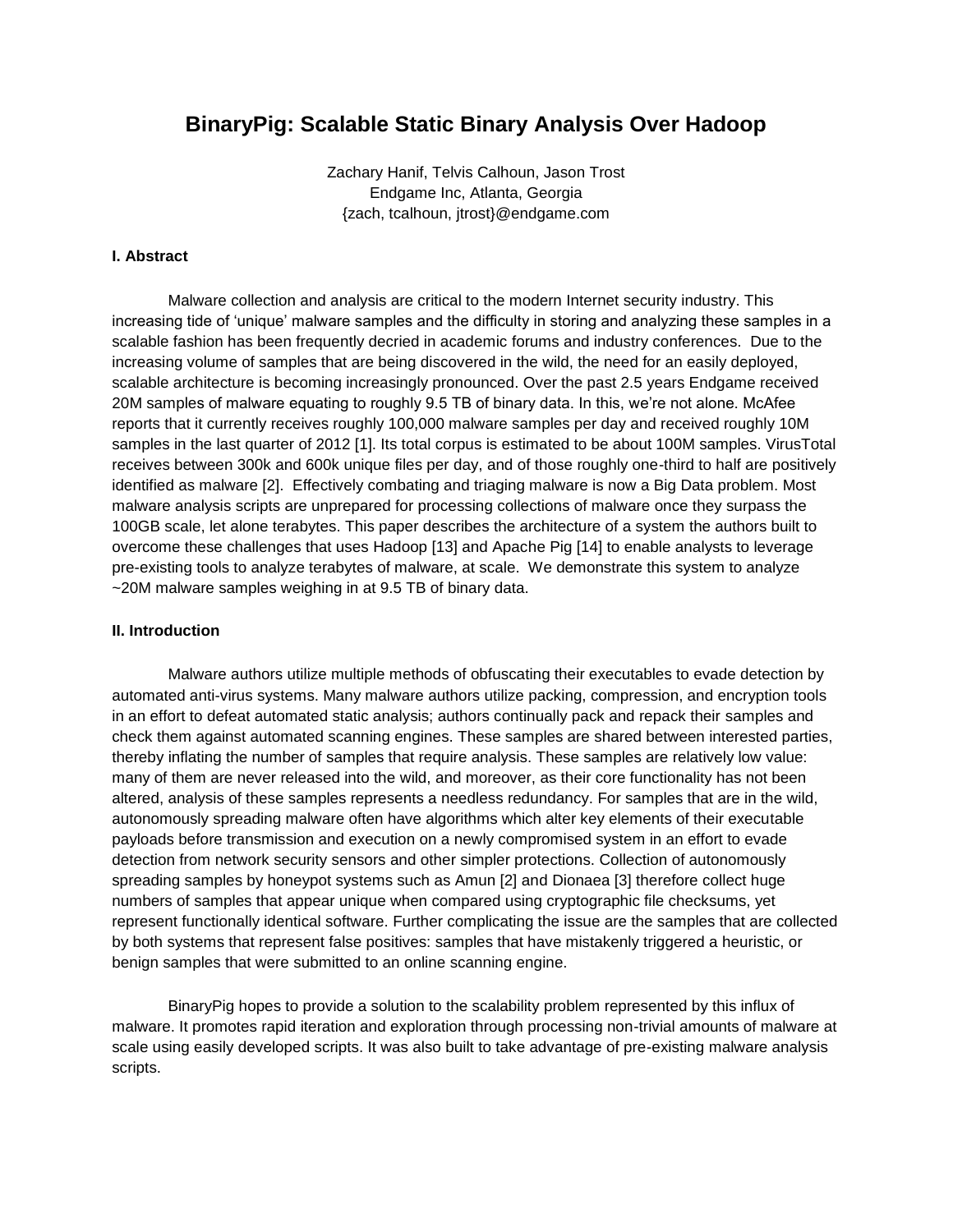### **III. Prior Work**

While there is no lack of published descriptions for malware analytic models and feature sets, to our knowledge, there are no salient papers that discuss the architecture behind the feature and data extraction from a static perspective [7], [8], [9]. As distributed data processing has engineering concerns that are generally unseen in centralized processing infrastructure, and the majority of papers that we explored while researching during the construction of this system focus on the results of derived analytics, it is assumed that the systems which coordinated the extraction, results and sample storage, and other distributed processing concerns were either considered to be too simplistic, too specialized, or too ungainly for publication. As these papers have been published, however, the authors believe that while systems similar in function to BinaryPig exist, our offering represents something novel in the form of an extensible, free, open-source framework [10].

The most prominent papers surrounding data extraction infrastructure are represented in a tangential area of research: malware dynamic analysis. There have been a number of excellent discussions surrounding various methods of dynamic analysis at relatively large scales [8], [9] as well as work that lends itself to simply adding new analytical methods to an existing framework [18], none of this work takes advantage of architecture that is likely to exist within an organization that deals with large sums of data - essentially, again the extraction and storage infrastructure that drives many papers that have been published recently appears to be unique to each of the research institutions.

#### **IV. Design**

We needed a system to address scalability, reliability, and maintainability concerns of large-scale malware processing. We determined that Apache Hadoop met many of these requirements, but it had some shortcomings that we had to address.

Developing native MapReduce code can be time consuming even for highly experienced users. An early version of this framework was developed using native MapReduce code, and while functional, was difficult to use and difficult to extend. As a result, we opted to use the Apache Pig DSL to provide a more accessible user and developer experience.

During the development of BinaryPig, Hadoop's issues with storing and processing large numbers of small files was made apparent: attempting to store and iterate on malware samples directly resulted in memory issues on the NameNode and unacceptable performance decreases due task startup overhead dominating job execution times. To resolve these issues, we created ingest tool for compressing, packaging, and uploading malware binaries into Hadoop. The ingest tool combines thousands of small binary files into one or more large Hadoop SequenceFiles (each file typically ranging from 10GB to 100 GB in size), an internal data storage format that enables Hadoop to take advantage of sequential disk reads speeds as well as split these files for parallel processing [15]. The SequenceFiles created by BinaryPig are a collection of key/value pairs where the key represents the ID of the binary file (typically MD5 checksum) and the value is the contents of the file represented as raw bytes.

To ensure that the malware data was properly distributed across computing nodes in the cluster and resilient to failures, the Hadoop Distributed File System (HDFS) was utilized [19]; HDFS provides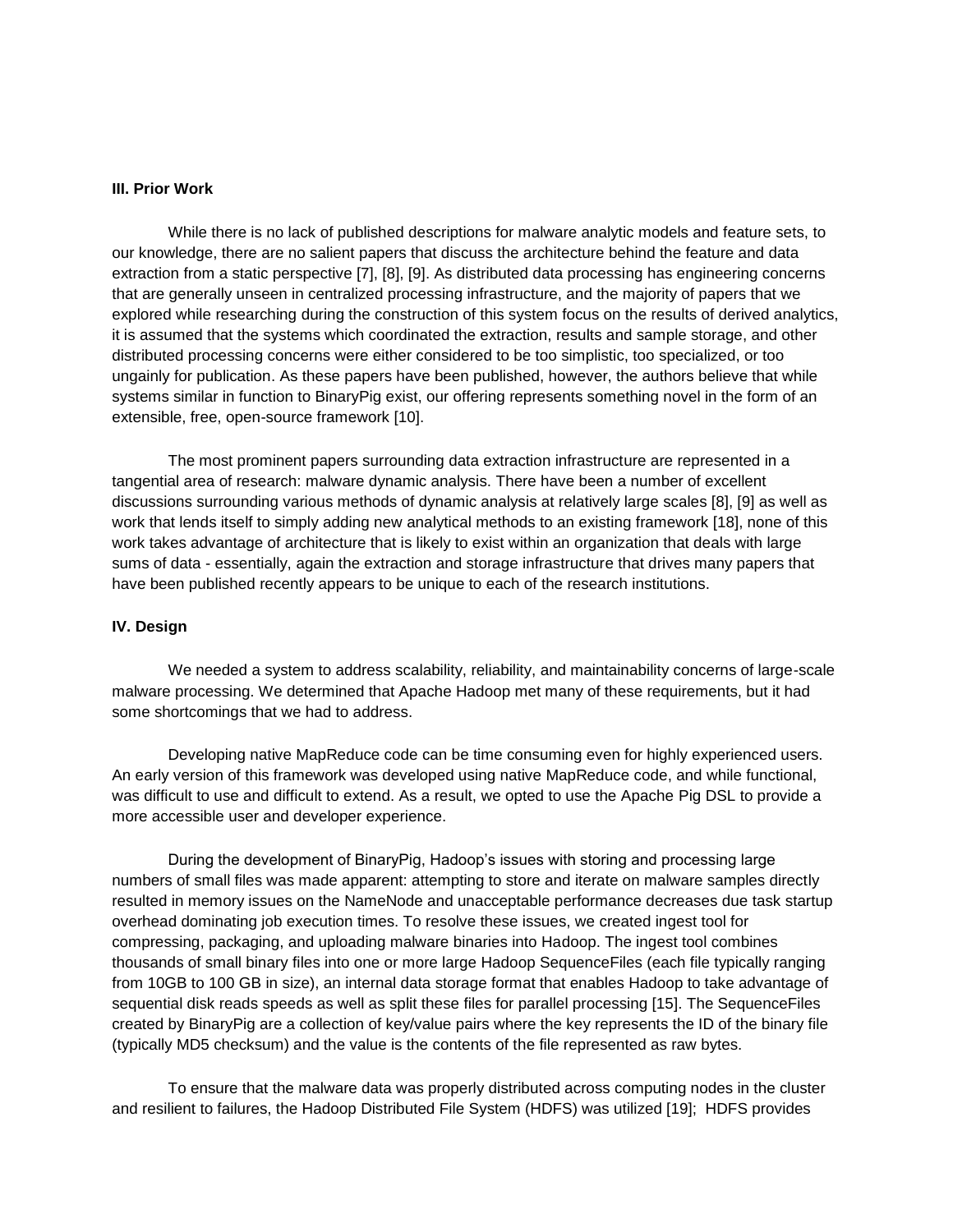many nice features for managing files and data including automatic data replication, failover, and optimizations for batch processing.

Within Pig, analysis scripts and their supporting libraries are uploaded to Hadoop's DistributedCache [16] before job execution and destroyed from the processing nodes afterwards. This functionality allows users to quickly publish analytical scripts and libraries to the processing nodes without the general concerns of ensuring deployment operated as expected or the time associated with a manual deployment.

We developed a series of Pig loader functions that read SequenceFiles, copy binaries to the local filesystem, and enable scripts to process them. These load functions were designed to allow these analysis scripts to read the files dropped onto the local filesystem. This allows BinaryPig to leverage preexisting malware analysis scripts and tools. In essence, we are using HDFS to distribute our malware binaries across our cluster and using MapReduce to push the processing to the node where the data is stored. This prevents needless data copying as seen in many legacy cluster computing environments.

The framework expects the analysis scripts to write their output to stdout and to write any error messages to stderr (as most legacy malware analysis scripts already do). Ideally the data written is structured (JSON, XML, etc), but the system gladly handles unstructured data too.

Data emitted from the system is stored into HDFS for additional batch processing as needed. We also typically load this data into ElasticSearch indices [17]. This distributed index is used for manual exploration by individual users, as well as automated extraction by analytical processes. Through use of the Wonderdog library [12], we have been able to load data from the MapReduce jobs into ElasticSearch in a real-time fashion while continuing to serve queries.



# **Fig 1 below provides a high-level diagram of the general architecture of the BinaryPig system.**

We implemented optimizations to the backend processing system including using the /dev/shm/ virtual device for writing malware binaries. This device functions as a filesystem and allows for reading/writing files into memory managed by the OS. This allowed us to avoid a great deal of system and Disk I/O when writing files and creating processes that did not lend themselves to accepting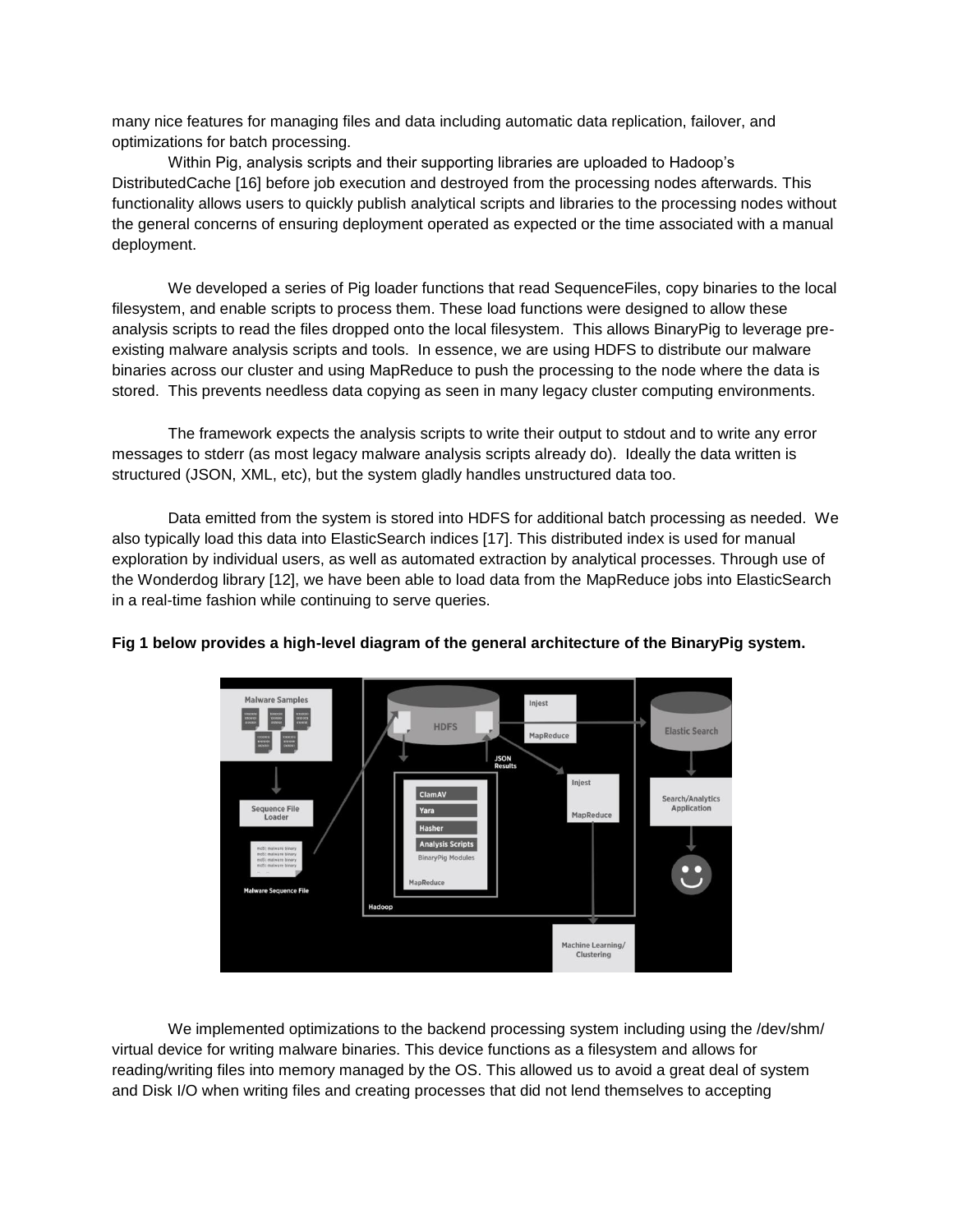serialized files through stdin. Another optimization we implemented for some processing was creating long running analytics daemons in lieu of scripts. This drastically increased the performance for some important processing tasks since scripts are great for rapid iteration, but we found that the script interpreter startup times were dominating task execution times. The long running daemons listen on a socket, and read local file paths through this connection. They then analyze these respective files and return the results through the socket connection.





### **V. Preliminary Results**

The initial testing and development of BinaryPig was performed on a 16-node Hadoop cluster. We loaded 20 million malware samples (~9.5 TB of data) onto this cluster. Both development time and execution time of new analytics are demonstrably faster, and the ability to execute them across historical sets, something that was not feasible before, is now possible. The ability to develop new analytics and execute them against historical sample sets for comparison and learning is exceptionally valuable. Full execution over the 20 million historical set was clocked at 5 hours when calculating the MD5, SHA1, SHA256, and SHA512 hashes for each sample. Operation speed is primarily based on the number of computational cores that can be dedicated to the process. Additionally, the ability to store, operate and analyze samples on a multi-use cluster is a marked improvement over requiring a dedicated cluster and storage environment.

### **VI. Ongoing Work**

BinaryPig continues to be developed. Currently there is an effort to migrate currently existing analytics over to the new architecture so as to complete a malware census for use in developing predictive models. These results are continually developed and are intended for publication after validation. Additional input and output functionality between the Pig and analytics layers is being explored, as there is a need to be able to retrieve emitted binary data, without an intermediate encoding and serialization step, for icon, image, and other resource extraction. Additionally, we feel that the error